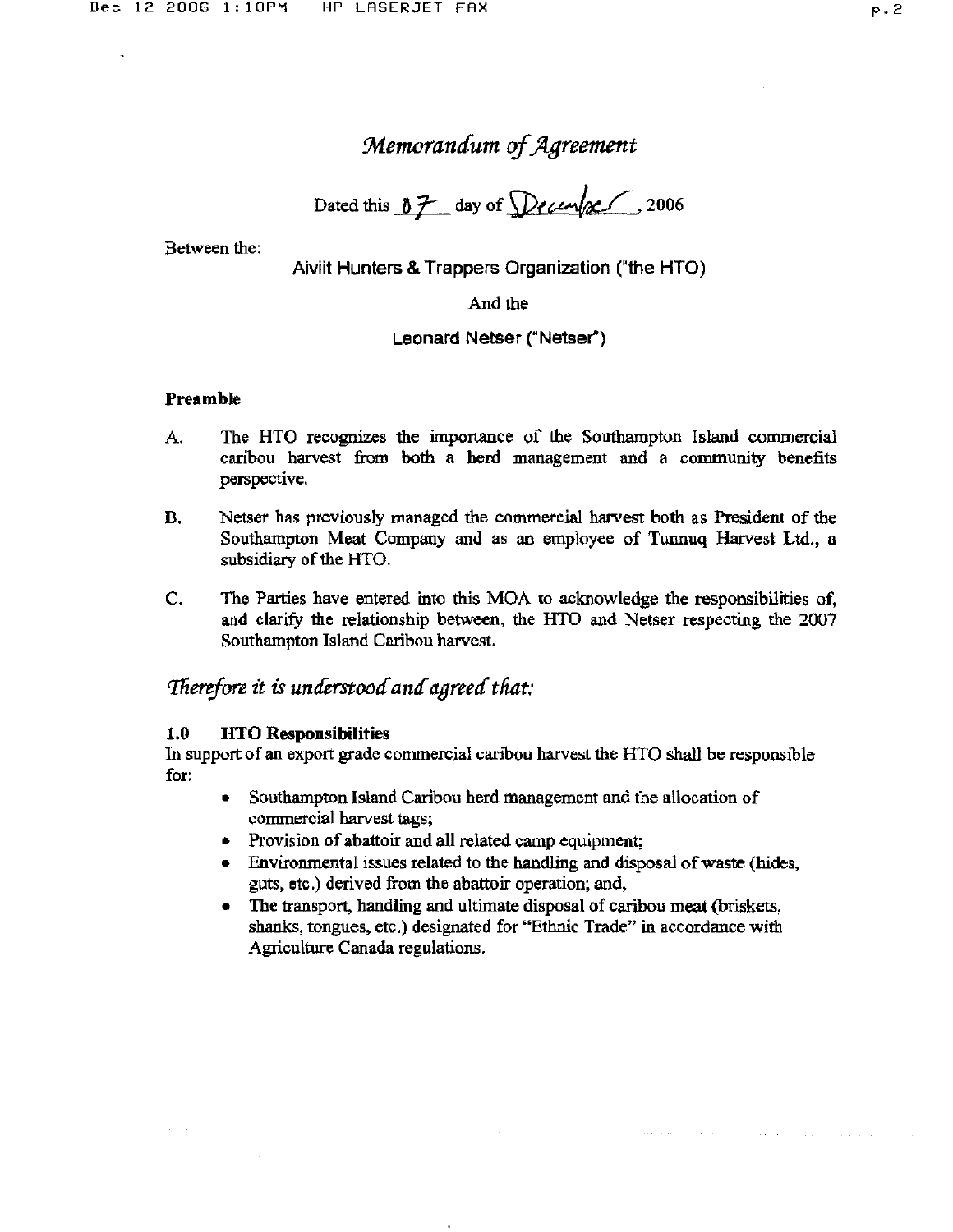#### 2.0 Netser's Respoasibilities

In conducting an export grade commercial harvest, Netser, acting as representative of the HTO shall be responsible for:

- All management, staffing and administration functions including budget preparation and fInancial management;
- Obtaining all required licenses, permits and approvals (N1RB, NWB, Commercial Wildlife License, Land Use Permit, etc.)
- Negotiating an annual harvest operating plan with Agriculture Canada and providing copy of same to the HTO;
- Compliance with Agriculture Canada requirements for provisional certification of caribou meat;
- Obtaining a water sample analysis for the camp location prior to commencement of a harvest and providing copy of same to the HTO;
- Disposing of waste (hides, guts, etc.) in an environmentally acceptable manner and in compliance with NIRB, DSD and HTO guidelines;
- On site collecting and packing in combo bins caribou meat designated for "Ethnic Trade" in accordance with Agriculture Canada regulations;
- Terms and conditions of employment and/or service contracts for all abattoir workers. hunters and other support staff utilized for harvest operations;
- Procurement of necessary supplies in support of the harvest operation;
- Maintenance and repair of all camp and abattoir equipment.

## 3.0 Joint Undertakings

In preparing for and conducting an export grade commercial harvest, Netser and the HTO shall work cooperatively on matters including the following:

- Contractual arrangements in respect of the sale of caribou meat;
- Lobbying government to conduct herd population surveys as a basis for review and adjustment of the commercial caribou quota;
- Minimizing waste of caribou meat suitable for "Ethnic Trade";
- Soliciting funds to support the salvage and marketing of "Ethnic Trade" products;
- Deciding on appropriate means to dispose of carcass waste;
- Deciding on the location where abattoir and camp assets will be stored when not in use; and,
- Soliciting funds in support of the harvest operation.
- Preparation and approval of the harvest operational budget.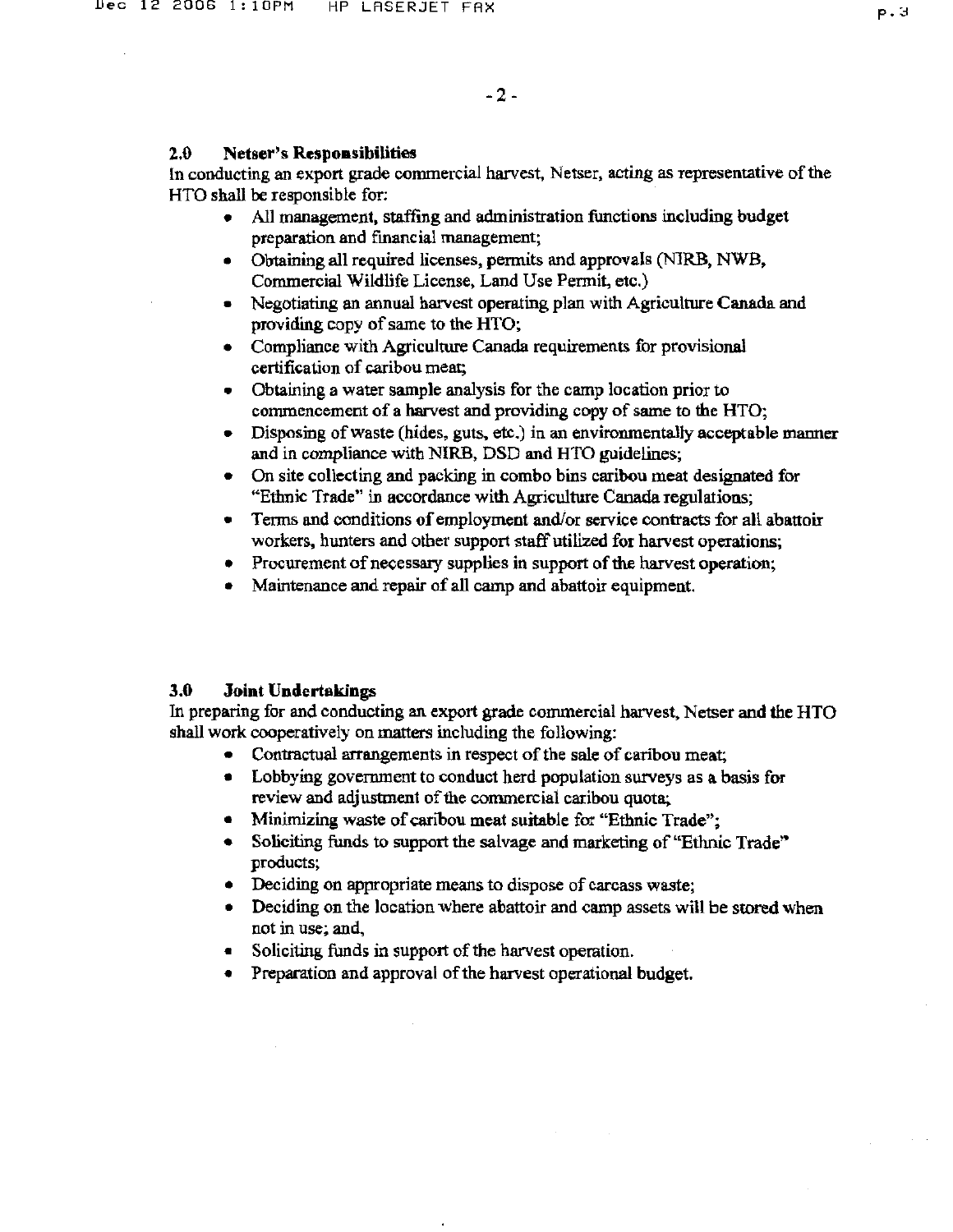## 4.0 Site Selection

In the interests of effective herd management, Netscr agrees to consult with the HTO and regional DSD staff about siting the camp and abattoir prior to applying for a land use permit and Commercial Wildlife License.

## 5.0 Ethnic Trade

To ensure compliance with GN and Agriculture Canada legislation and regulations, the lITO requires that shanks, briskets, tongues, necks and other caribou meat designated for "Ethnic Trade" in accordance with Agriculture Canada regulations be collected on site at the abattoir and packed in combo bins by Netser. The HTO shall be responsible, and assume all third party liability, for the transport, handling and ultimate disposal of caribou meat designated for "Ethnic Trade".

## (i.0 Reporting

Netser shall prepare an annual report on commercial harvest operation and present such report to the HTD on or before May 31, 2007. The annual report shall include summary information on harvest statistics, financial status of the operation, problems encountered during harvest operations and plans for future harvest operations.

## 7.0 Term

This term of this agreement shall be from date of execution by the Parties through December 31,2007.

## 8.0 Liability

The HTO shall be responsible for all financial and third party liability associated with the conduct of the commercial export grade caribou harvest.

The HTO shall be responsible for all fmancial and third party liability associated with the transport, handling and ultimate disposal of caribou meat designated for "Ethnic Trade".

## 9.0 Termination

This agreement may only be terminated by mutual agreement between the Parties.

#### 10.0 Notice

All notices or other communications for the purpose of this MOA shall be in writing.